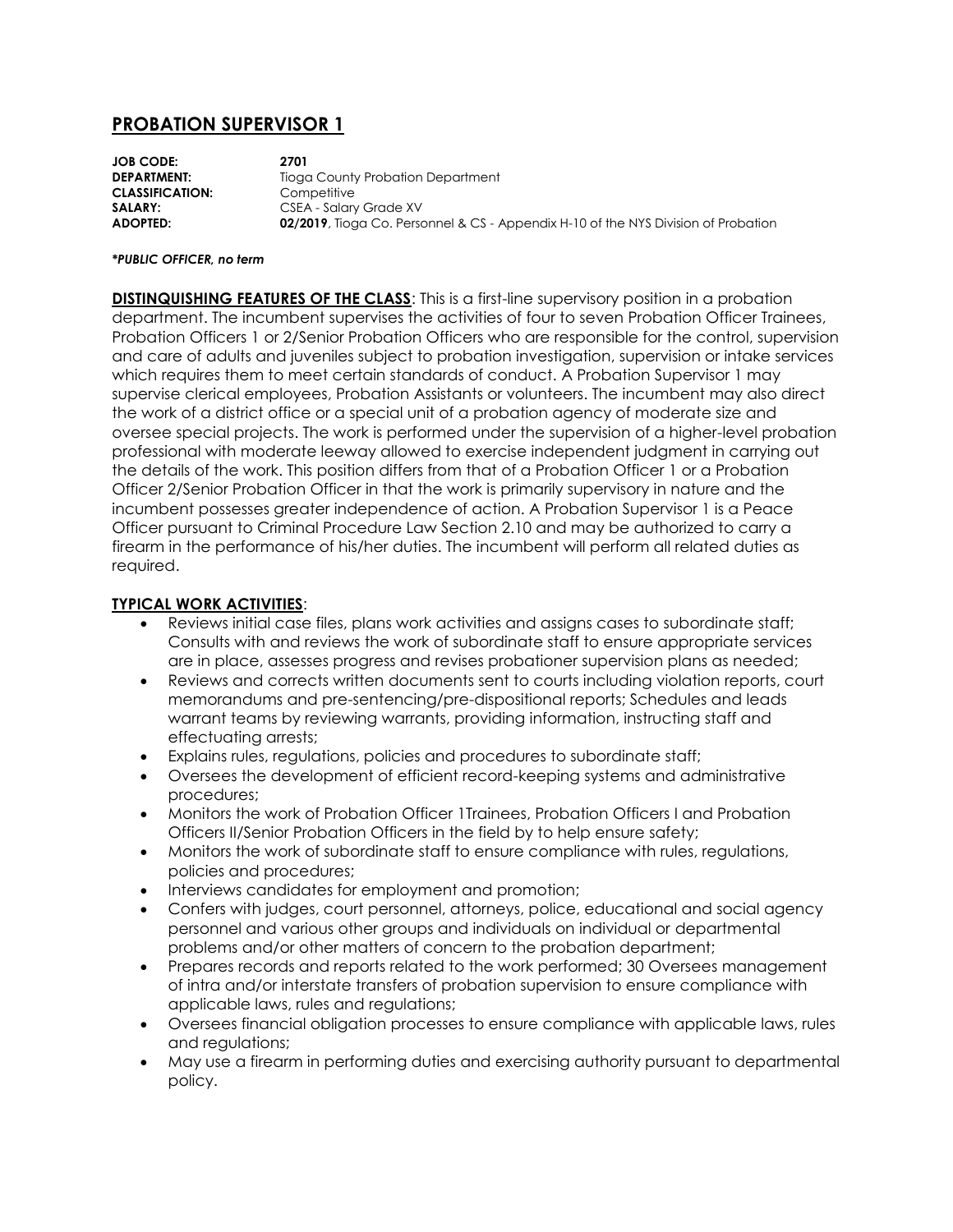**FULL PERFORMANCE KNOWLEDGE, SKILLS ANDABILITIES**: Thorough knowledge of interviewing and investigative techniques and practices related to probation work; Thorough knowledge of laws and rules pertaining to probation work and the functions and procedures of family and criminal courts; Thorough knowledge of methods of differential supervision of probationers including the application of cognitive behavioral interventions motivational techniques; Thorough knowledge of effective assessment, case planning and management; Good knowledge of principles and practices of supervision; Good knowledge of special offender populations such as domestic violence offenders, sex offenders, DWI offenders, youthful offenders, juvenile offenders, Persons in Need of Supervision, juvenile delinquents; Good knowledge of juvenile and adult risk and needs assessment instruments; Good knowledge of tools used to monitor compliance with conditions of probation, such as drug and alcohol screenings, DNA collection, and electronic monitoring devices; Good knowledge of the powers of a Peace Officer; Good knowledge of factors related to crime and delinquency; Good knowledge of social sciences, including sociology, psychology and demography; Good knowledge of social service programs and other community resources; Good knowledge of the rules of evidence, arrest laws and custody procedures; Good knowledge of the specific rules and procedures related to the agency worked in; Working knowledge of the provisions of the Health Insurance Portability and Accountability Act (HIPAA) regulations and policies relating to confidentiality of case record information; Working knowledge of the geography of the jurisdiction employed in; Working knowledge of employment, training and treatment options available to probationers; Working knowledge of firearm safety; Skill in the use of firearms where authorized; Ability to manage projects; Ability to plan, review, correct and supervise the work of others; Ability to effectuate warrants and lead a warrant team; Ability to understand and follow oral and written instructions; Ability to analyze and organize data and prepare records and reports; Ability to oversee the activities of a district office or unit of a probation department; Ability to establish and maintain effective working relationships with others; Ability to understand and interpret complex written technical information including statutes, regulations and operational procedures; Ability to communicate effectively both orally and in writing; Ability to use a firearm safely and effectively if so authorized.

### **OPEN COMPETITIVE MINIMUM QUALIFICATIONS:**

Graduation from a regionally accredited college or university or one accredited by the New York State Board of Regents to grant degrees, with a Bachelor's degree or higher including or supplemented by thirty (30) credit hours in the social or behavioral sciences and two (2) years of experience as a Probation Officer 2/Senior Probation Officer; or four (4) years of experience as a Probation Officer 1.

**Note:** Course work at the graduate degree level in social work, social sciences, education, administration, law, criminal justice, or a related field may be substituted for work experience for a maximum of one (1) year of experience.

## **PROMOTION QUALIFICATIONS**:

One (1) year of permanent competitive class service as a Probation Officer 2/Senior Probation Officer or three (3) years of permanent competitive class service as a Probation Officer 1.

**Special Requirement:** Possession of a current driver's license or the ability to otherwise meet the transportation requirements of the position.